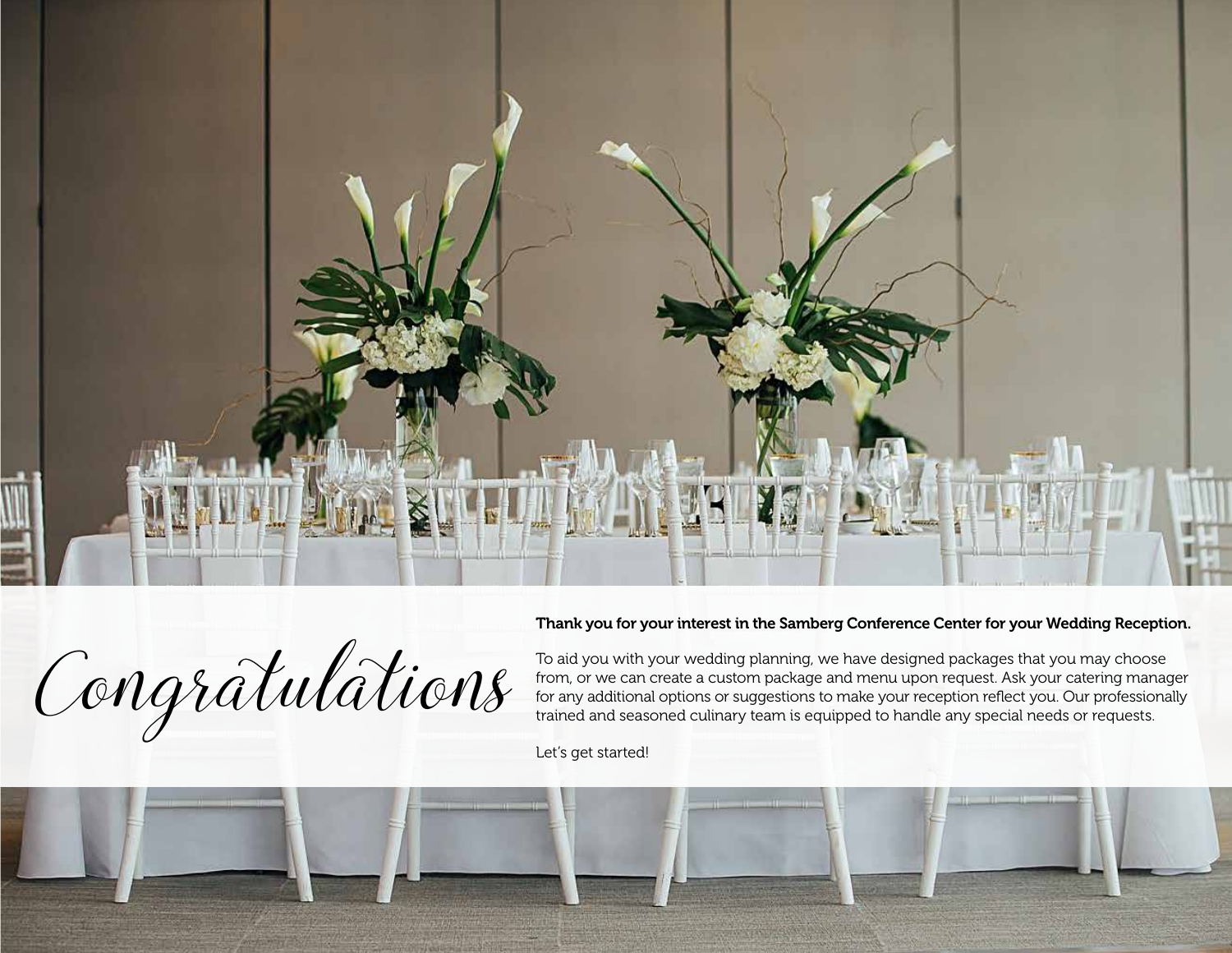

# plated dinner menu

three courses *\$68 per person*

four courses *\$78 per person*

served with artisanal breads, Freshly Brewed Regular and Decaffeinated Coffee and Tazo Tea selections

*minimum 25 guests* 

#### Soups/Salads

Classic Lobster Bisque

Sunripe Tomato & Opal Basil Soup

Green Curry Coconut Soup **II V** 

Marinated Haricot Verts, Aged Goat Cheese, Toasted Marcona Almonds, Microgreens, Basil Vinaigrette

Red and Green Baby Romaine, Rye Croutons, Marinated Heirloom Tomatoes, Burrata Cheese, Basil Vinaigrette

Butter Lettuce, Oranges, Roquefort Cheese, Olives, Walnuts, Balsamic Vinaigrette

Arugula, Pear, Pecorino, Pink Peppercorns, Hazelnut Agave Vinaigrette

#### Intermediate Course

Fennel-Crusted Scallop, Forbidden Rice, Grilled Pineapple, Mustard Coconut Sauce

Port-Braised Quail, Saffron & Red Wine Poached Pears, Wild Arugula

Shrimp Salad on Glass Noodles, Papaya, Shisho and Mango

Porcini Risotto, Crisp Shitake & Pickled Oyster Mushrooms

Blood Orange Sorbet

#### Entrée Selections

Herb-Roasted Organic Chicken Breast, Red Bliss Potato Cake. Lemon Grilled Bok Choy, Truffle Jus

Citrus-Brined Organic Poussin, Wild Rice, Sweet Corn Risotto, Blistered Tomatoes, Lemon Nage

Miso-Glazed King Salmon, Fried Rice, Grilled Baby Peppers, & Sesame Green Beans

Miso-Broiled Black Cod, Chili Orange Noodles, Sesame-Miso Vinaigrette

Roasted Filet Mignon, Pan-Seared Foie Gras, Potato Gratin, Sautéed Spinach, Roasted Mushrooms and Shallot-Red Wine Reduction

Braised Short Rib, Horseradish Mash, Grilled Asparagus, Burgundy Reduction

#### Duet Entrée Selections

*\$6 additional per person*

Prime Filet Mignon & Pan-Seared Colossal Scallops, Yukon Gold Mashed Potatoes, Grilled Baby Vegetables, Burgundy Reduction

Garlic Thyme-Crusted Filet Mignon, Citrus-Brined Chicken Breast, Fingerling Potatoes, Vegetable Succotash, Thyme Jus

Pan-Seared Chicken, Grilled Jumbo Shrimp, Asparagus, Tricolor Carrots, Forbidden Rice Cake, Lemon Nage

#### Vegetarian/Vegan Entrées VV

Roasted Portobello, Sweet Potato, Tricolor Cauliflower, Grilled Baby Vegetables, Smoked Tomato Fondue

Tricolor Cauliflower and Butternut Squash "Steak", Coconut Yellow Lentils & Parsley Puree

Baked Wild Mushroom Herb Polenta, Cassoulet of Heirloom Beans, Crispy Kale

Black Garbanzo and Quinoa Spinach Falafel, Zatar Roasted Baby Vegetables, Yellow Pepper Harissa

*vegetarian options*

*vegan options*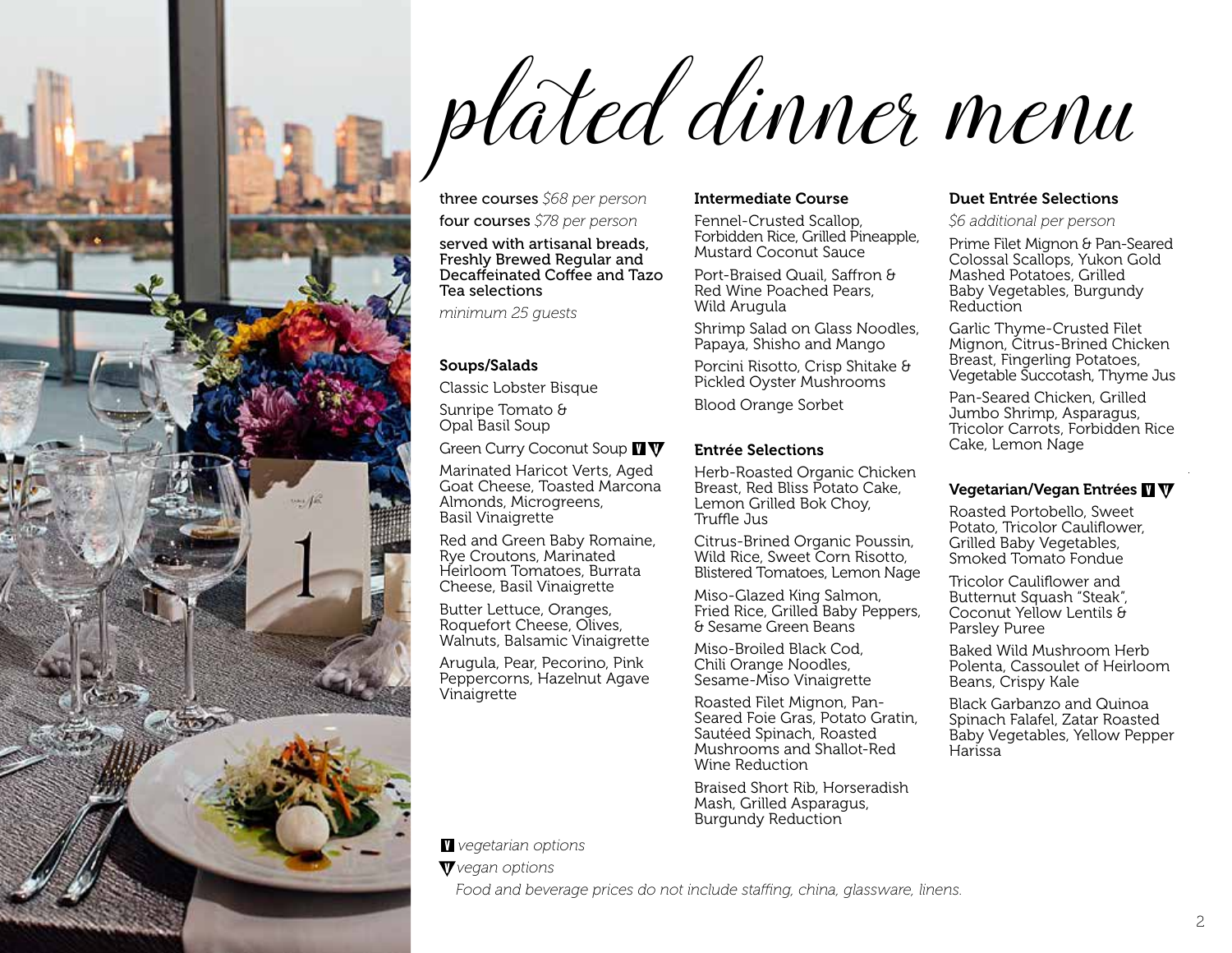

plated dinner

## menu

continued

#### Dessert

Strawberry and Cream Cake *Homemade Strawberry Compote, Vanilla Cake, Vanilla Cream, Whipped Cream*

Chocolate Fudge Cake *Dark Chocolate Mousse, Hazelnut Crisp Center*

Lemon Meringue Cake *Vanilla Cake, Lemon Curd, Lemon Mousse, Toasted Meringue*

Flourless Dark Chocolate Cake *Orange Essence, Cocoa* 

Raspberry Lemonade Cake *Vanilla Cake, Lemon Curd, Raspberry Mousse, Raspberry Glaze*

#### Enhancement Options

Dessert Table Assorted Mini French Pastries, Petit Fours, Chocolate Strawberries, Assorted Mini Cookies, Brownie Bites, Cheesecake **Bites** 

*\$12.00 addition per person*

Assorted Mousses in Mini Jason Jars Salted Caramel, Chocolate, Pecans

Passion Fruit, Raspberry

White Chocolate Pomegranate

*\$12.00 addition per person*

Mini Pies in Mini Mason Jars Strawberry Rhubarb

Coconut Cream

Lemon Meringue

French Silk

*\$12.00 addition per person*

Cake Cutting Fee

*\$1.50 per person*

#### *made without gluten options*

*Due to our open kitchens that handle gluten for the preparation of other menu items, we cannot guarantee that items "made without gluten" ingredients are "gluten-free," as defined by FDA. While we make every effort to avoid gluten cross-contact, there is always the potential for cross-contact with other gluten containing food items. We encourage guests to speak to the Chef or Manager regarding any allergen questions.*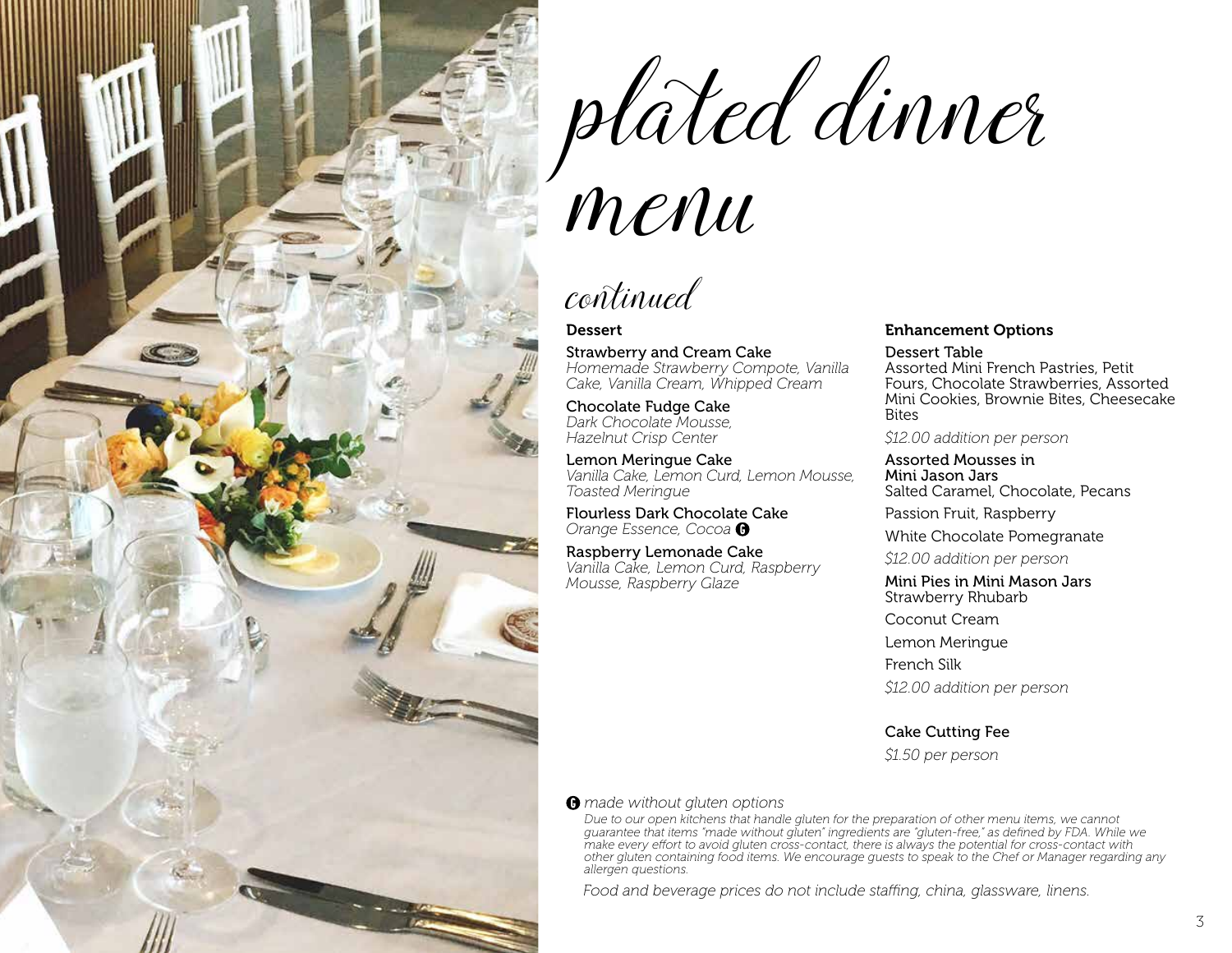

dinner buffet · 1

#### *\$37.00 per person*

#### Served with Freshly Brewed Regular and Decaffeinated Coffee | Tazo Tea Selections

*Minimum 25 Guests*

#### Soups/Salads

*Select two of the following:*

Classic Lobster Bisque

Chef's Seasonal Soup

Roasted Pumpkin Soup **V** 

Vine-Ripened Tomato Salad, Pickled Onion, Yuzu Basil Vinaigrette

Napa Cabbage, Crushed Peanuts, Crispy Wonton Strips, Ginger-Lemongrass Dressing

Jicama & Orange Salad, Watercress, Jalapeno Dressing.

Garden Salad – *Carrots, Cucumbers, Tomatoes, Balsamic Vinaigrette*

Baby Spinach Salad – *Goat Cheese, Almonds, Dried Cranberry, Lemon Vinaigrette*

#### Entrée Selections

*Select two of the following:*

Roasted Chicken Breast, Roasted Root Vegetables, Rosemary Jus

Citrus-Cured Salmon, Sautéed Swiss Chard

Whole Grain Mustard-Crusted Pork Loin, Braised Escarole, Roasted Apples

Smoked Beef Brisket, Grilled Baby Vegetables, Homemade BBQ Sauce

Sweet Potato, Kale & Quinoa Cake, Smoked Tomato Fondue

Chickpea Tofu, Braised Lentils, Crispy Spinach

#### Sides

*Select two of the following:*

Haricots Vets, Toasted Almonds

Jeweled Basmati Rice

Rosemary Seasonal Vegetables

Cheddar Potato Gratin

Grilled Eggplant with Feta & Mint

Roasted Sweet Potatoes

#### **Desserts**

*Select one of the following:*

Seasonal Fruit Cobbler, Crème Anglaise

New York Cheesecake, Blueberry Compote

Chai Glazed Poached Pears, Caramel Sauce

#### *vegetarian options*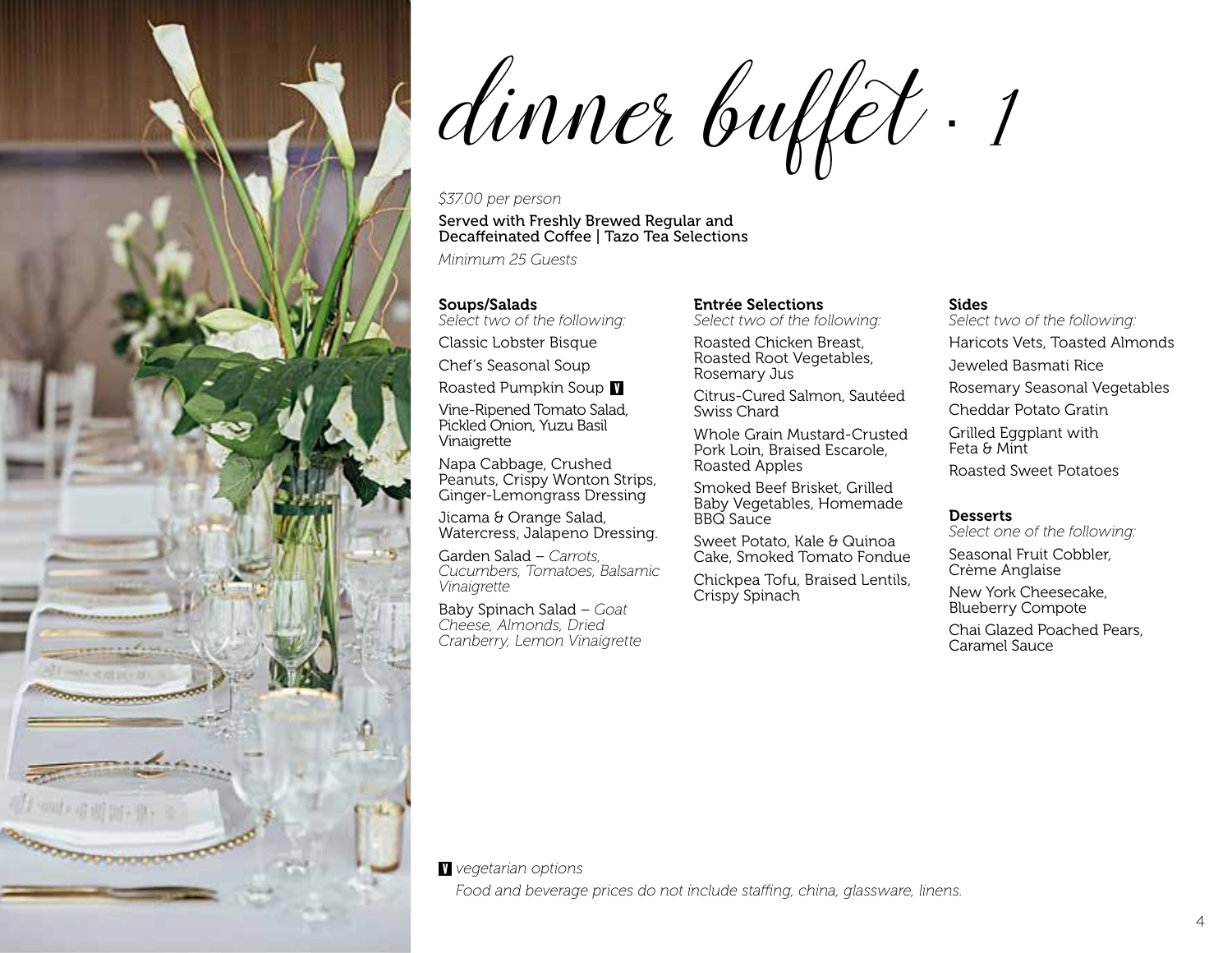dinner buffet · 2

#### *\$45.00 per person*

#### Served with Freshly Brewed Regular and Decaffeinated Coffee | Tazo Tea Selections

*Minimum 25 Guests*

#### Soups/Salads

*Select two of the following:*

Classic Lobster Bisque

Chef's Seasonal Soup

Roasted Pumpkin Soup **V** 

Vine-Ripened Tomato Salad, Pickled Onion, Yuzu Basil Vinaigrette

Napa Cabbage, Crushed Peanuts, Crispy Wonton Strips, Ginger-Lemongrass Dressing

Jicama & Orange Salad, Watercress, Jalapeno Dressing

Garden Salad – *Carrots, Cucumbers, Tomatoes, Balsamic Vinaigrette*

Baby Spinach Salad – *Goat Cheese, Almonds, Dried Cranberry, Lemon Vinaigrette*

#### Entrée Selections

*Select three of the following:*

Roasted Chicken Breast, Roasted Root Vegetables, Rosemary Jus

Hickory-Smoked Chicken Breast, Sweet Corn & Green Peas Succotash

Citrus-Cured Salmon, Sautéed Swiss Chard

Sofrito Marinated Cod, Sautéed Spinach, Grilled Lemon

Whole Grain Mustard-Crusted Pork Loin, Braised Escarole, Roasted Apples

Smoked Beef Brisket, Grilled Baby Vegetables, Homemade BBQ Sauce

Chipotle-Glazed Sirloin of Beef, Chimichurri

Sweet Potato, Kale & Quinoa Cake, Smoked Tomato Fondue

Chickpea Tofu, Braised Lentils, Crispy Spinach

#### Sides

*Select two of the following:*

Roasted Root Vegetables, Truffle Oil

Saffron Vegetable Paella

Stir Fried Vegetables, White Soy Sauce

Mascarpone Herb Polenta

Roasted Plum Tomato, Balsamic Glaze

Roasted New Potatoes, Sea Salt

#### **Desserts**

*Select one of the following:*

Seasonal Fruit Cobbler, Crème Anglaise

New York Cheesecake, Blueberry Compote

Chai-Glazed Poached Pears, Caramel Sauce

**MARCO AGUILAR** Table 12

**JOHN** 

Table 10

**HAWLEY** 

*vegetarian options*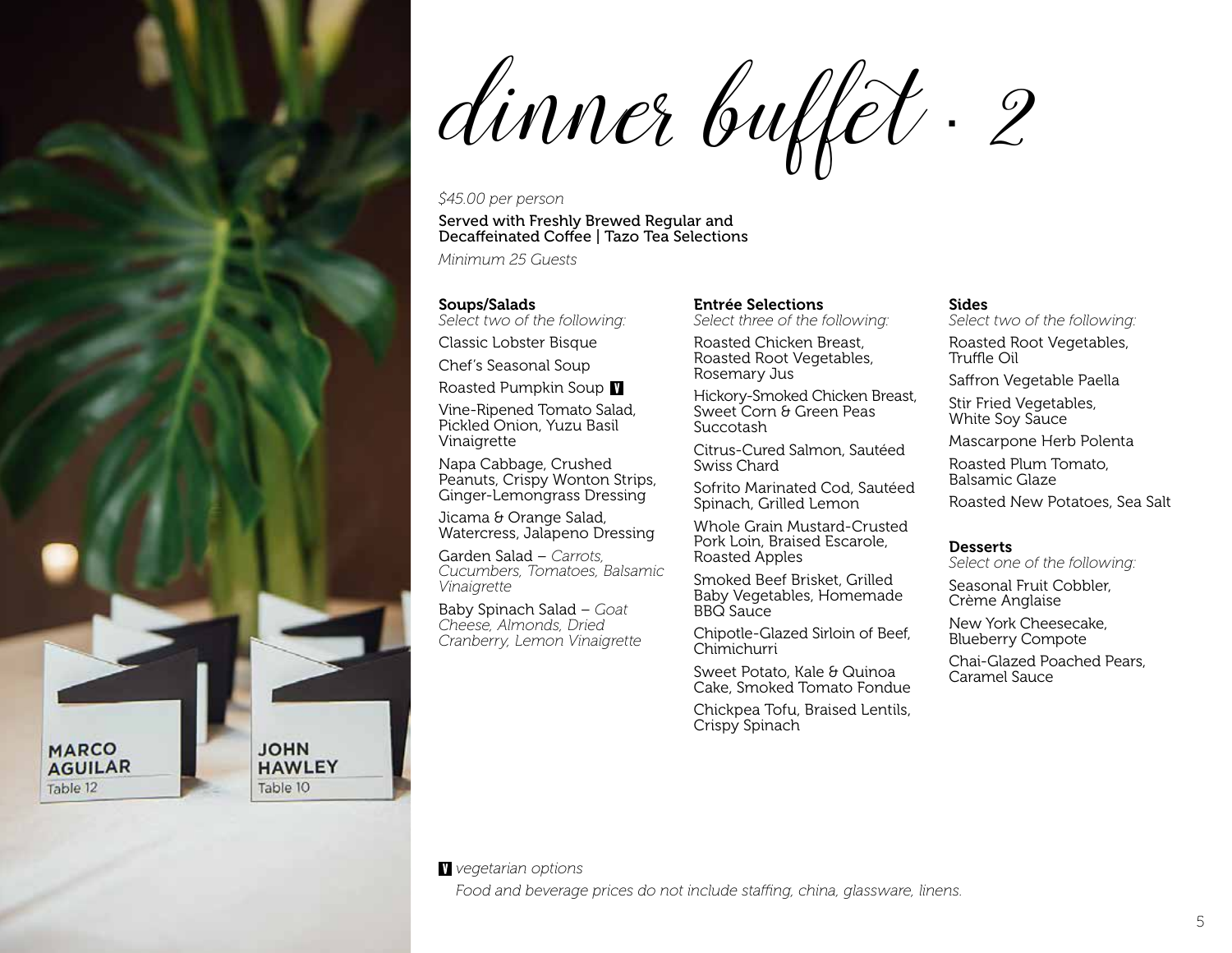hors d 'oeuvres

Choice of 4 Passed for Cocktail Hour | *\$16 per person*

Choice of 6 Passed for Cocktail Hour | *\$24 per person*

Choice of 8 Passed for Cocktail Hour | *\$32 per person*

#### Chilled Selection

Seafood

Smoked Salmon, Lemon Herb Blini, Dill Crème Fraiche, Caviar

Smoked Salmon, Persian Cucumber, Caviar

Seared Tuna, Fennel Dust, Saffron Potato, Black Olive Tapenade

Shrimp Cocktail, Lime Cocktail Sauce

#### Meat

Beef Carpaccio on Crostini, Fried Capers, Dill Dijon Aioli

Flat Iron Steak, Chimichurri Sauce on Plantain Chip

Herb Marinated Lamb Kabob, Yogurt Dipping Sauce

Pepper-Crusted Beef Tenderloin, Brioche Crostini, Tomato Horseradish Marmalade

#### *vegetarian options*

*made without gluten options* 

*Due to our open kitchens that handle gluten for the preparation of other menu items, we cannot guarantee that items "made without gluten" ingredients are "gluten-free," as defined by FDA. While we make every effort to avoid gluten crosscontact, there is always the potential for cross-contact with other gluten containing food items. We encourage guests to speak to the Chef or Manager regarding any allergen questions.*

Poultry

Grape & Almond Chicken Salad

#### Vegetarian

Miso-Glazed Portobello Mushroom Lettuce Cup, Sticky Rice

Crispy Plantain, Spicy Avocado Mousse

Cucumber and Honeydew Gazpacho

Watermelon Cube, French Feta, Tarragon-Balsamic Syrup

Heirloom Tomato Bruschetta, Fresh Ricotta, Basil Puree

#### Hot Selection

#### Seafood

Thai Glazed Diver Scallop Satay

Chipotle Glazed Sweet Shrimp, Mini Tortilla Cups, Corn and Red Peppers

Jumbo Lump Crab Cakes, Lemon Remoulade

Bacon-Wrapped Scallop, Caramelized Onion Jam

Lobster Arancini, Meyer Lemon Aioli

#### Meat

Chorizo & Manchego Arepas, Sauce Vert

Smoked BBQ Pulled Pork, Chipotle Aioli, Cheddar Biscuit,

Miniature Beef Wellington

Chinese Steamed Bun, Szechuan Beef, Pickled Lotus Root

Pomegranate Currant-Glazed Short Rib, Wasabi Spätzle

#### Poultry

Chicken Dumpling, Apricot, Soy, Pistachio

Ruffle Chicken Croquettes, Roasted Garlic Aioli

Mini Buffalo Chicken Slider, Creamy Bleu Cheese, Brioche

Chicken Spring Roll, Orange Mint Sauce  $\mathbf{\Theta}$ 

Sesame-Crusted Chicken, Plum Sauce

Hoisin-Glazed Duck & Scallion Pancake

#### Vegetarian **V**

Falafel with Lemon Tahini

Mini White Bean and Spinach Burger with Spicy Harissa

Tempura Vegetables with Ponzu Dipping Sauce

Roasted Tomato Soup with Miniature Grilled Cheese Sandwiches

Carrot Ginger Cappuccino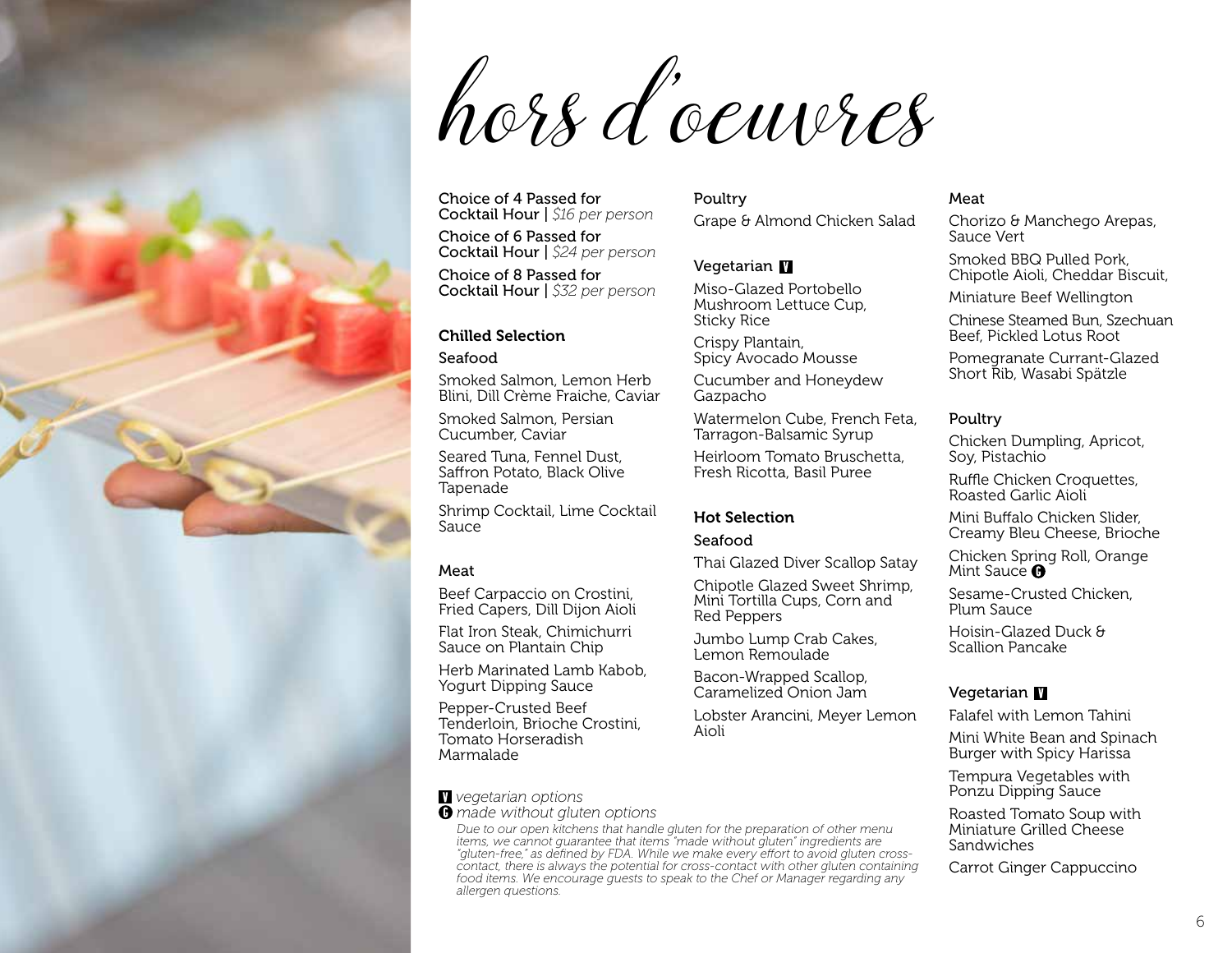

late night snacks

*\$8 per person*

#### Butler Passed

Sweet Potato Fries French Fries, Herb Aioli

Mini Cheeseburger Sliders *Tangy Ketchup, Tiny Pickles, Cabot Cheddar Cheese*

Pork or Vegetable Wontons

Flat Bread Pizza Bites *Choice of BBQ Pizza, Roasted Vegetables, or Chicken Pesto*

Mini Chocolate Chip Cookies and Milk

kids menu

*\$25 per person*

Chicken Fingers with Mac & Cheese or Grilled Vegetables Grilled Chicken Breast, Rice & Broccoli Penne Pasta, Marinara Sauce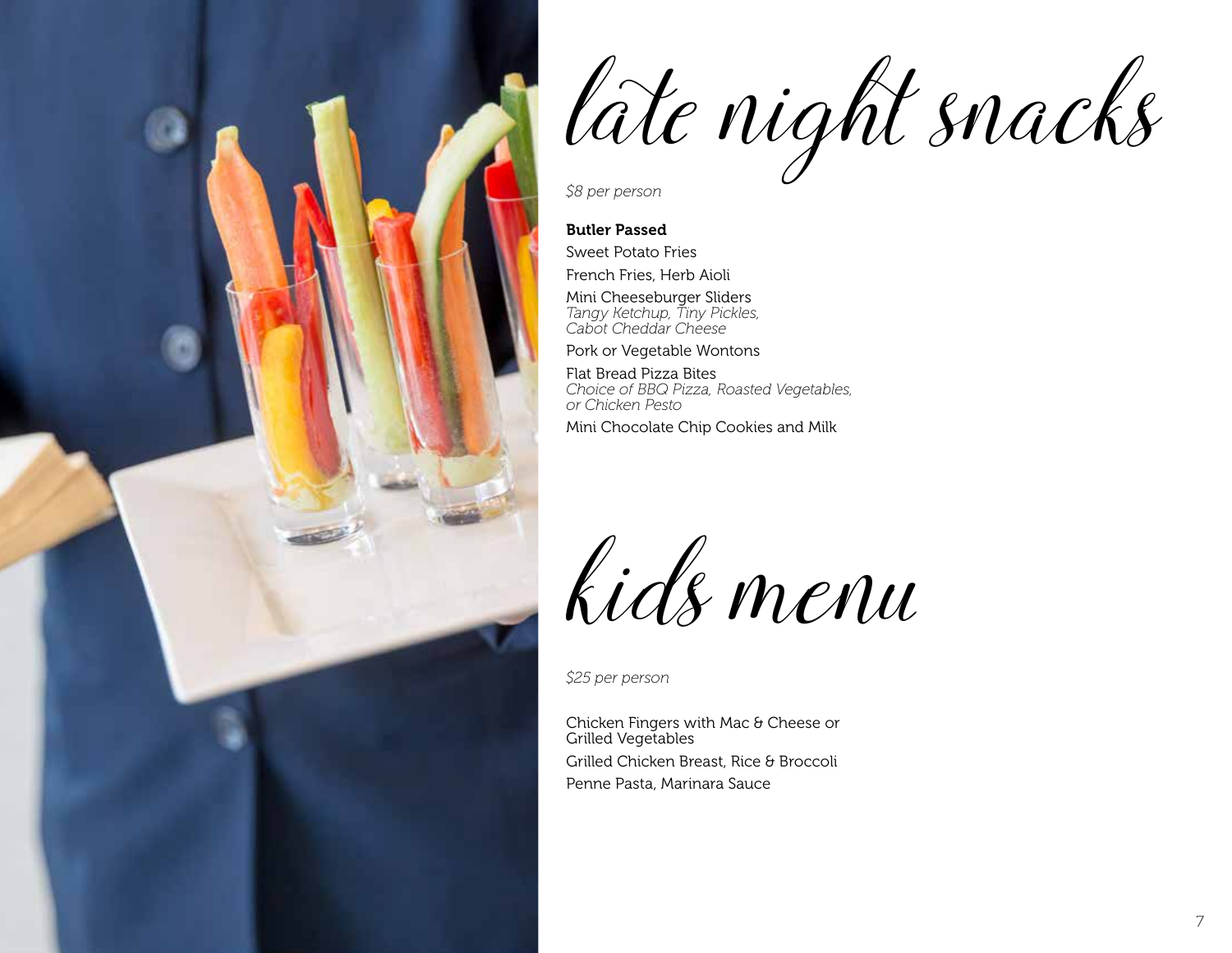beverage selections

#### Premium Bar

One Hour *\$18.00 per guest*  Two Hours *\$22.00 per guest*  Three Hours *\$25.00 per guest*  Four Hours *\$29.00 per guest*  Five Hours *\$32.00 per guest*

Absolut, Johnny Walker Red, Tanqueray, Bacardi, Jim Beam Imported & Domestic Beer

Selection of 2 Premium White & 2 Premium Red Wines & 1 Sparkling Wine

Sodas, Sparkling Water, Juices

#### Platinum Bar

One Hour *\$21.00 per guest*  Two Hours *\$25.00 per guest*  Three Hours *\$28.00 per guest*  Four Hours *\$32.00 per guest*  Five Hours *\$37.00 per guest*

Ketel One, Johnny Walker Black, Bombay Sapphire, Crown Royal

10 Cane Rum, Marker's Mark

Imported & Domestic Beer

Selection of 2 'Platinum' White & 2 'Platinum' Red Wines, & 1 Sparkling Wine

Sodas, Sparkling Water, Juices

#### Beer & Wine Bar

One Hour: *\$13.00 per guest*  \$17.00 per *quest* Three Hours: *\$21.00 per guest*  Four Hours: *\$24.00 per guest*  Five Hours: *\$27.00 per guest*

Imported & Domestic Beer

Selection of 2 House White & 2 House Red Wines Imported Beer

Sodas, Sparkling Water, Juices

#### Soft Drink Bar

*(attendant required)*

One Hour: *\$5.00 per guest*  \$8.00 per quest Three Hours: *\$10.00 per guest*  Four Hours: *\$13.00 per guest*  Five Hours: *\$15.00 per guest*

Coke, Diet Coke, Sprite, Ginger Ale, San Pellegrino Sparkling Water

Dasani Water, Cranberry Juice & Orange Juice

#### "Bubbles" Bar

One Hour: *\$21.00 per guest*  Two Hours: *\$25.00 per guest*  Three Hours: *\$28.00 per guest*  Four Hours: *\$32.00 per guest*  Five Hours: *\$37.00 per guest*

Mimosa *Orange Juice*

Kir Royale *Cassis Syrup, Lemon* 

Champagne Cocktail *Sugar Cube, Angostura Bitters, Lemon Twist* 

Elderflower Fizz *St Germaine Liquor*

Poinsettia *Cranberry Juice*

*Five hour max bar time. Bar service to end 30 minutes prior to event end time.*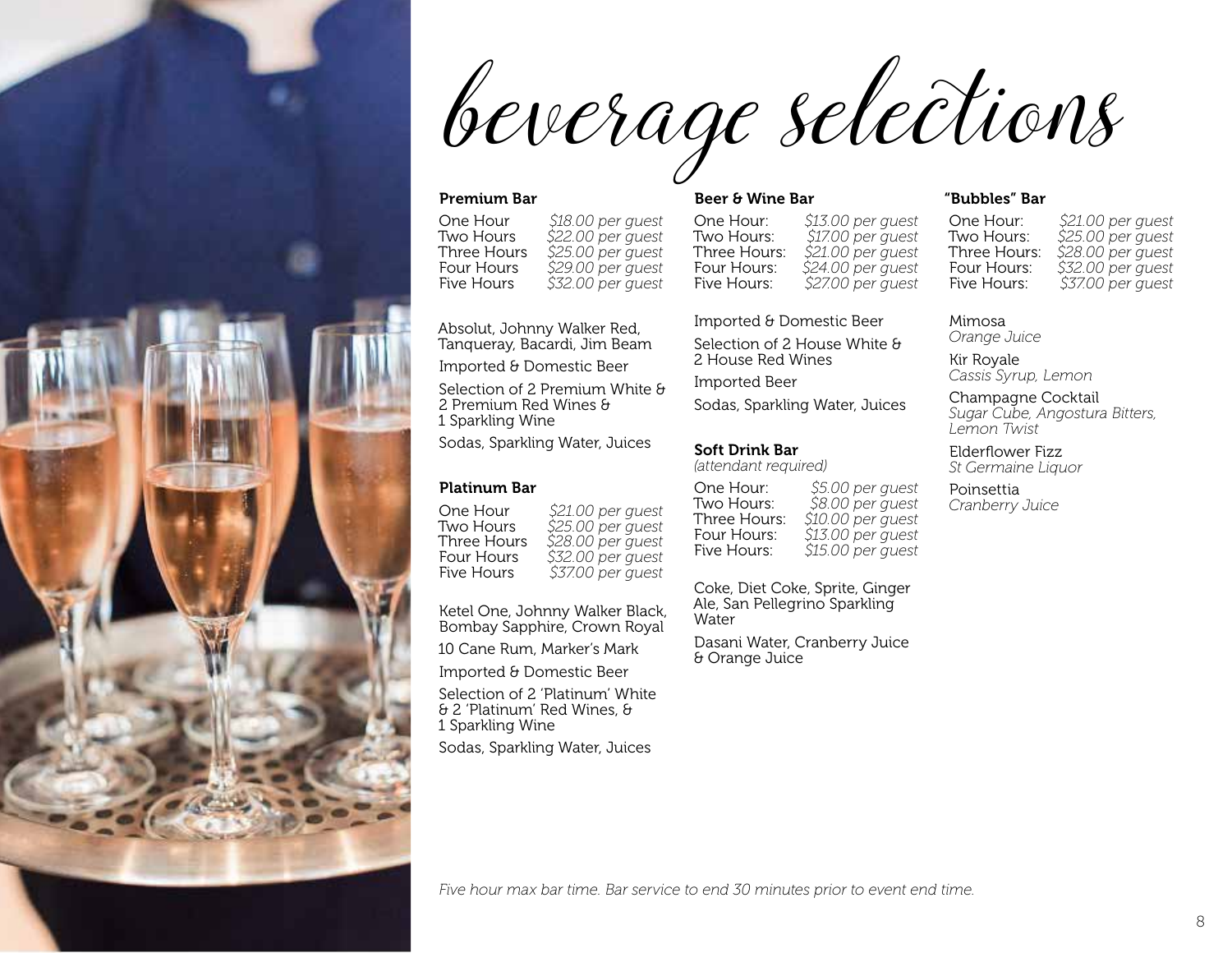

#### Q: How many entrees can we choose for our guests?

A: Between a chicken, fish or beef options, you may select 2 but the sides served would be the same for each entree. We always include a vegetarian choice, so a total of 3 for your guests to select from. The other two courses must be the same for all guests. Final counts are due 72 hours prior to the event, including number of entrees ordered. Please let us know if a guest has dietary needs and we can always accommodate special plates.

#### Q: Do you have food and beverage minimums or facility/site fee?

A: We charge a facility fee based on the rooms used and time of use. In addition to these fees there is a food and beverage minimum (\$3500 for weekend events). This minimum is exclusive of tax, staffing, equipment, china and linen rentals.

#### Q: Do you offer children's meals?

A: Children's meals are available at \$25 per child. Children's meals are designed for guest below the age of 12. Children 3 and under will be complimentary.

#### Q: Are flame candles allowed in the venue?

A: For use of flame candles, a Fire Detail is required. These rates are determined by the City of Cambridge Fire Department and the charges will be added to your event invoice. We'd be more than happy to arrange this service for you. Please speak directly with the sales manager assigned to your wedding.

#### Q: How much venue time are we allotted?

A: The standard wedding package is a total of 5 hours (excluding ceremony). Start time is flexible based on availability, but the event must conclude by no later than 1:00 AM.

#### Q: Do you offer special vendor meals?

A: Vendor meals are available at \$35++ per vendor for a plated salad and chef's choice of entrée or \$25++ per vendor for a sandwich buffet.

#### Q: What is the standard practice/timing for open bar?

A: Please see beverage section for bar packages and prices. All prices are per person, per hour. Guests 21 and under are charged at 50% of the prices listed. We typically close for last call 30 minutes prior to the end of the event, as per MIT requirements. Bars can only remain open for a total of 5 hours.

#### Q: Are menu tastings included with our package?

A: We offer a private menu tasting complimentary for up to 4 attendees. You can add additional attendees at \$50 per guest. Your Catering Manager will schedule this with you and our culinary team.